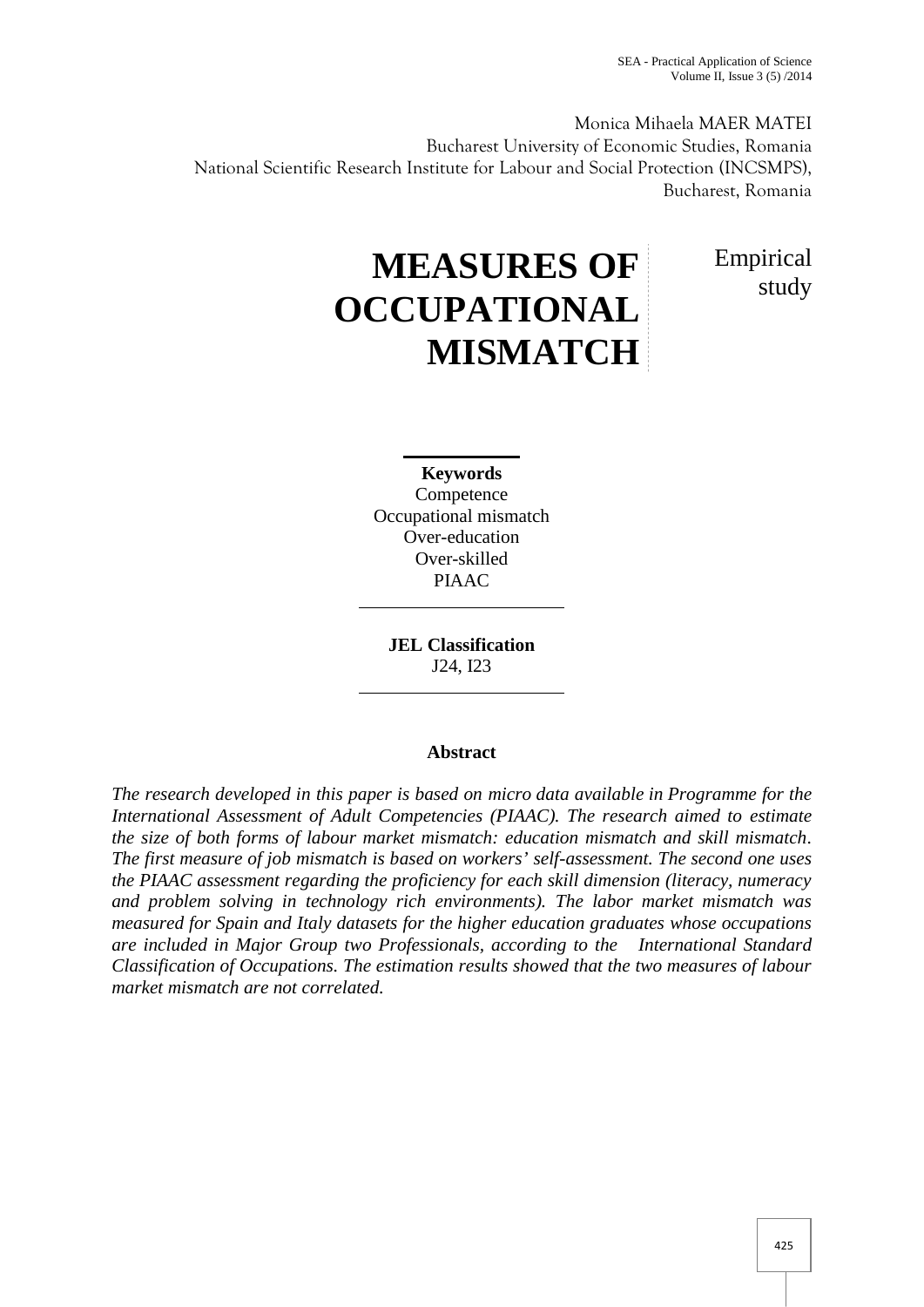## **Introduction**

In the socio- economic context of the last decades, identifying and measuring occupational mismatches has become a major concern. Therefore the European Centre for the Development of Vocational Training CEDEFOP developed the skill forecast by educational level and occupation (CEDEFOP, 2010a,b). Also the efforts of OECD or European commission related to this topic are proved by the research papers and reports published in the last years under their responsibility. These studies focused on identifying causes of labour mismatch, on measuring its consequences in terms of earnings (Desjardins and Rubenson, 2011). The study developed on the 2003-2007 Adult Literacy and Life skills Survey (ALLS) emphasized the need of an accurate measure of mismatch and underlined that policies on skills must to take into account both the supply and the demand side for an optimal utilisation of the existing skills base (Desjardins and Rubenson, 2011). Returns to skills were estimated from PIAAC data, emphasizing that higher cognitive skills – measured across numeracy, literacy, and problem-solving domains – are related to higher wages (Hanushek, et al., 2013) . Another research based on PIAAC showed that education and skill mismatch are not equivalent measures of occupational mismatch (Flisi, Goglio, Meroni, Rodrigues, Toscano, 2014).

Thus in order to deal with the occupational mismatch issue, first we have to find the appropriate measure to quantify the imbalances between supply and demand with respect to skills and qualifications. Previous studies developed on this subject proved that skills or qualifications above those needed for a job, produce negative effects on labor market outcomes like earnings or job satisfaction (Mavromaras, McGuinness, O'Leary, Sloane and Wei, 2013). A review of the skills mismatch in the labour market is provided by the paper of Handel (2003). The author underlined the need for a validated method of measuring job skill demands to better understand skill imbalances.

The research developed in this paper aimed to estimate and compare the two measures of occupational mismatch namely education mismatch and skill mismatch. The analysis is based on PIAAC (Programme for the International Assessment of Adult Competencies) data.

In the literature, there are three methods for identifying educational mismatch: a subjective measure, an objective measure and an empirical method. First is based on workers' self-assessment, the second is based on job analysis and the last one computes the mean or modal level of education in a occupation. In contrast to education mismatch, skill mismatchis a more direct concept based on whether workers have the actual skills needed to carry out successfully the tasks required by their current job.

Even is more difficult to measure it this concept is more precise and takes into consideration skill gain and skill loss (OECD, 2013).

Previous studies on PIAAC suggested that Italy and Spain show high over-education rates but relatively low rates of over-skilling (Flisi et al., 2014). In this paper we chose to analyze the issues surrounding mismatch phenomenon in these two countries in order to see if situation is different for higher education graduates.

## **Data**

PIAAC is an international survey of adult competencies. This is the most important tool designed for skills assessment. The Survey of Adult Skills involved the direct assessment of literacy, numeracy and problem solving in technology-rich environments. The target population for the study consisted of 16-65 years , residing in the country at the time of data collection adults. The data collection for the Survey of Adult Skills (PIAAC) took place from 1 August 2011 to 31 March 2012 in most participating countries.

Data is collected for 20 OECD countries: Australia, Austria, Canada, the Czech Republic, Denmark, Estonia, Finland, France, Germany, Ireland, Italy, Japan, Korea, the Netherlands, Norway, Poland, the Slovak Republic, Spain, Sweden and the United States – and three OECD sub-national entities – Flanders(Belgium), England (United Kingdom), and Northern Ireland (United Kingdom). In addition, two partner countries participated in the survey: Cyprus and the Russian Federation.

The Survey of adult skills measures the essential competencies for information- processing in three domains: literacy, numeracy and problem solving in technology rich environments. These competencies are considered important pillars for the knowledge-based economies, necessary for fully integrating in the labour market. When measuring the competencies levels for each adult the complexity of the information-processing tasks are taken into consideration. For example, at the lower level of the measurement scale are simple mathematical operations like counting or ordering meanwhile at the highest level adults could work with complex mathematical models. Thus an important advantage of the PIAAC is coming from the measurement procedure. Hence the measure of the proficiency of each skill depends on the type of cognitive operations required by the task, the presence of distracting information, and the nature of information and knowledge required to successfully complete a task. In consequence, the information regarding the adults competencies will not consist only in showing if he/she possess a certain skill or not but will reveal the level of proficiency. These are represented on a 500-point scale (OECD, 2013).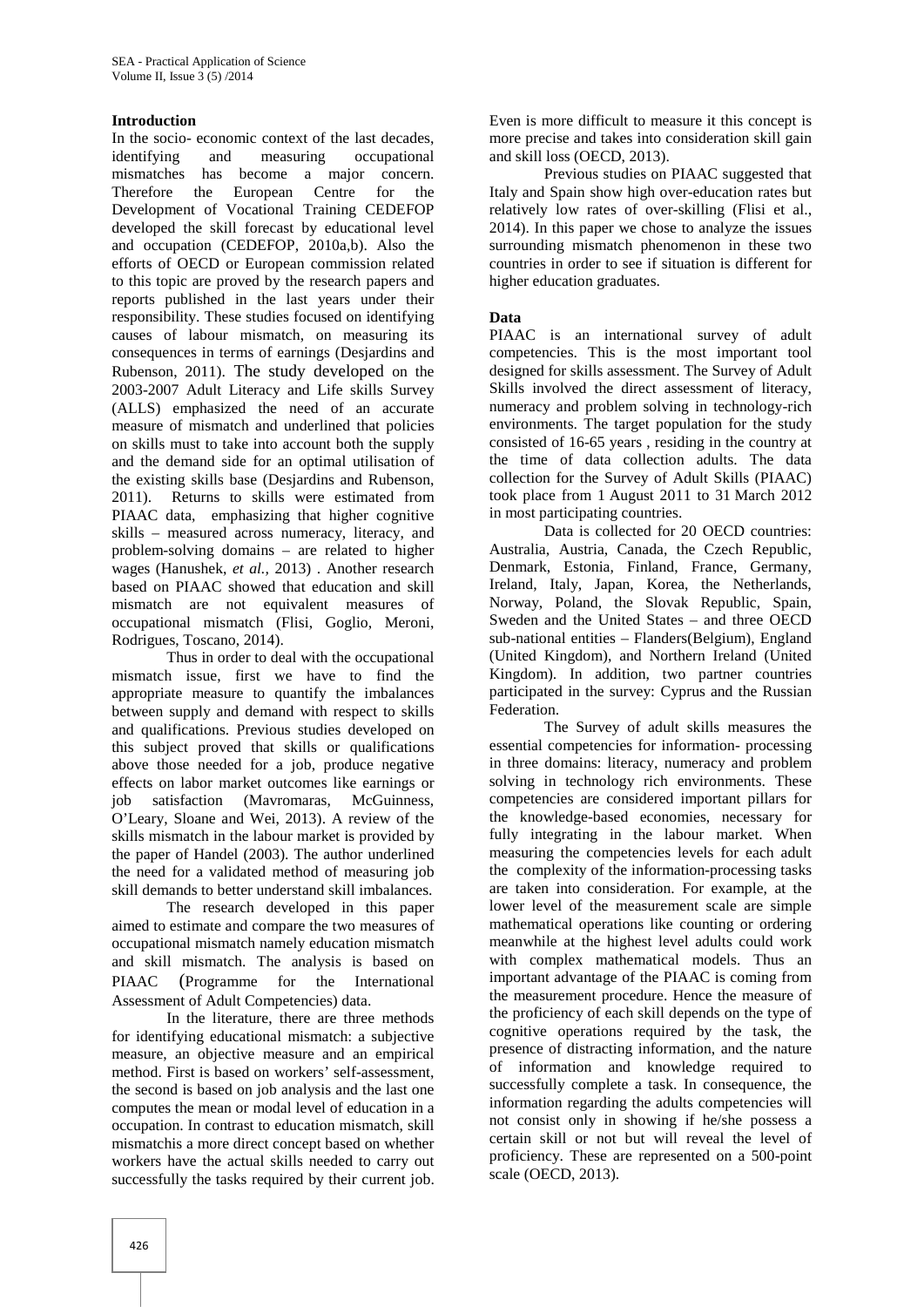# **Method**

Data collection in PIAAC is based on a complex sample design. Thus replicate weights assigned to each individual and plausible values had to be taken into consideration. The labor market mismatch was measured for Spain and Italy datasets for the higher education graduates whose occupations are included in Major Group one and two (Managers and Professionals), according to the<br>International Standard Classification of International Standard Classification of Occupations.

In order to estimate the size of education mismatch, a subjective measure based on workers' self-assessment was used. Respondents were asked about the level of qualification necessary for doing their job satisfactorily. Those who said that a lower level (compared to their own) would be sufficient were classified as overeducated.

In order to identify the skill mismatch, the procedure indicated in the *The survey of adult skills: Readers companion (OECD 2013)* was used. Hence first were identified the workers who selfreport being well- matched using the answer to the following questions " Do you feel that you have the skills to cope with more demanding duties than those you are required to perform in your current job?"and "Do you feel that you need further training in order to copewell with your present duties?".Those individuals with negative answers to both questions were considered well matched. After that, the competency scores (plausible values), representing the distribution of a respondent's proficiency in each field, were used to compute the *minimum* and the *maximum* proficiency by each 1 digit ISCO code. Hence for each skill dimension (literacy, numeracy, problem solving) the  $5<sup>th</sup>$  percentile and  $95<sup>th</sup>$  percentile of the proficiency scores of the individuals considered well matched were computed.In the end, for each dimension and occupation, those cases for which the proficiency level exceeds the *maximum* were classified as over-skilled.

After estimating the size of the labor market mismatch, the research focused on analyzing the correlation between skill mismatch and education mismatch.

# **Results**

The skill mismatch analysis was developed for literacy and numeracy skills dimensions. We dropped the problem solving dimension given that Spain and Italy did not participate in the problem solving in technology-rich environments assessment.

For the Italy data set, approximately 5% of the higher education graduates whose occupations are included in Major Group one and two (Managers and Professionals), according to the International Standard Classification of Occupations declared that they don't have the

skills to cope with more demanding duties than those they are required to perform in their they current job and also they don't feel they need further training in order to cope well with their present duties. So in the first step of our analysis this group of adults were considered well matched. The competency scores of this subset, measured by ten plausible values were used to compute a minimum ( $5<sup>th</sup>$  percentile) and a maximum ( $95<sup>th</sup>$ percentile) proficiencylevel. Table 1presents these values for each skill dimension.

In order to identify over-skilled workers, we compared their proficiency level given by the first plausible value with the minimum and maximum levels computed before. If theproficiency level exceeds the *maximum* then that individual is classified as over-skilled.

According to our approach, the respondents declaring that their actual qualification level is the one necessary for doing their job satisfactorily are considered well matched in terms of education matching. Those who feel that a lower/ higher level would be sufficient are classified as over / under-skilled.

Table 2 shows the job mismatch rates obtained for the two measures. According to our results, about 78% of the Italian adults we analyzed are well matched with respect to qualification level. Even if approximately 9.5 % of the workers consider themselves as being overeducated, according to the skill mismatch measure, almost 17% of the higher education graduates (from the Managers or Professionals group) have higher proficiency levels in literacy than the *maximum* value. On the contrary, in numeracy, the over skilling rate is under the over-education rate by 3.5 percentage points. But these comparisons are pointless unless the two measures of mismatch are approximately equivalent. The correlation analysis revealed that the two variables are not very similar. This statement is supported by the results emphasized in Figure1 and Figure 2. Therefore, only 17% of the under-educated workers are also included in the under-skilled group. Even worse, 6.6% of them are over-skilled. Another discrepancy we found is related to the fact that almost 11% of the over-educated adults are actually under-skilled and only 8.7% are over-skilled.

In terms of numeracy skills, the two measures are still different. In this case, over 80% of the over skilled or under skilled adults are well matched according to the qualification level.

For the data collected in Spain, 4% of the workers with tertiary education belonging to Managers or Professionals Group were used to estimate the lower and upper limit of proficiency. This time, the over-education rate (6.22%) is below the over-skilling rate in both cases. According to our results, 10.6% of the higher education graduates employed as Managers or Professionals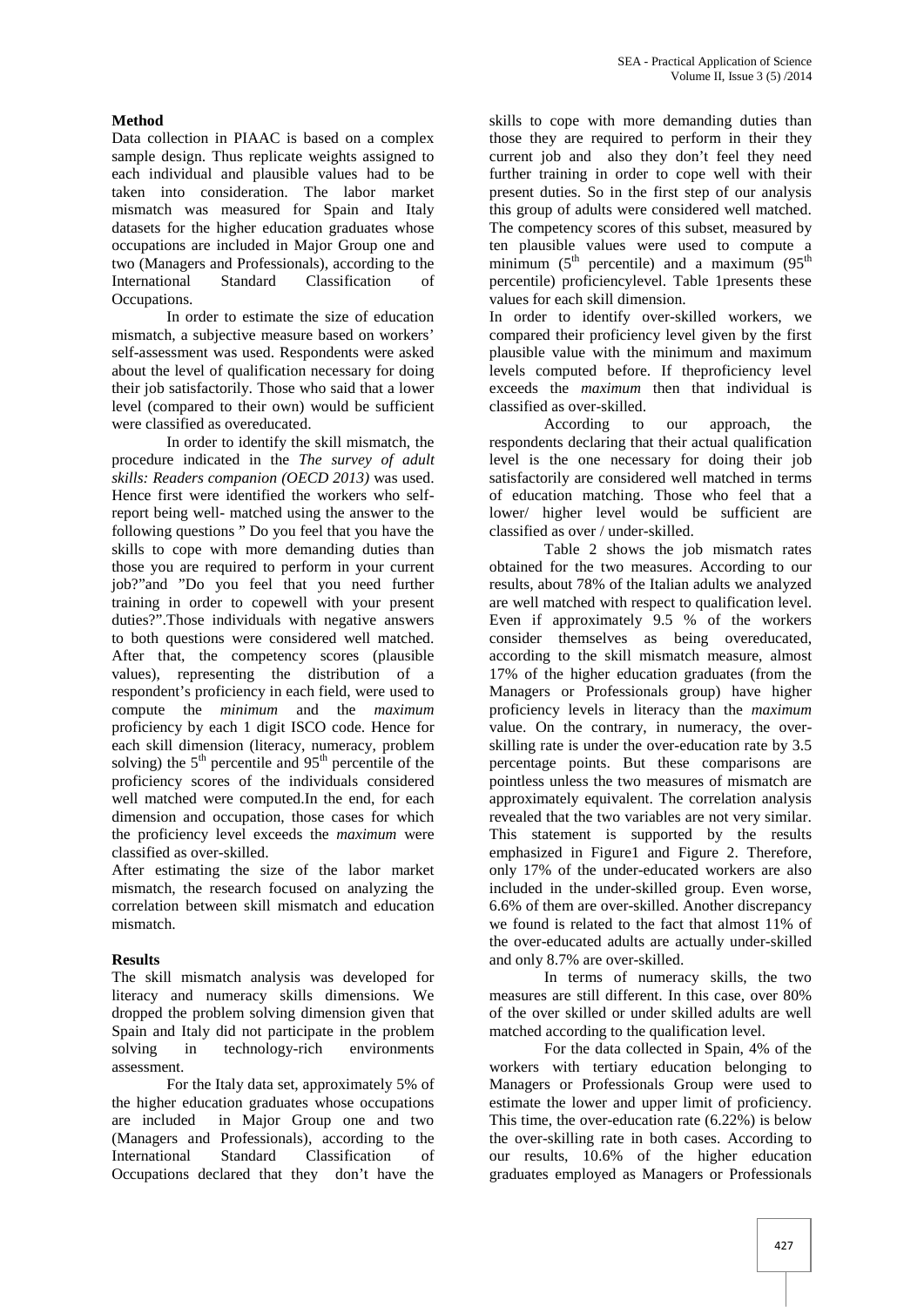have literacy skills that would allow them to cope with more demanding duties than those required to perform their current job tasks.

The dissimilarities between the two measures of occupational mismatch are also present for the Spain results (Figure 3 and Figure 4). Analyzing the intersection between them revealed that about 12% of the under-educated workers were over-skilled according to their literacy skills. Also 11% of the well matched adults are over skilled in terms of literacy match. Similar evidence comes from the correlation analysis between education match and numeracy match.

We must point out that the skills mismatch measures (literacy and numeracy) are not so different. For instance, for Spain data, over 30% of the workers are over/under skilled with respect to both dimensions.

#### **Conclusions**

In this paper we used PIAAC data to measure occupational mismatch for adults with tertiary education whose occupations are included in Major Group one and two (Managers and Professionals).We measured education mismatch using a subjective method based on respondent self-assessment and skill mismatch using the literacy and numeracy competenceassessment from PIAAC. The estimation results showed that the two variables measuring labor market mismatch are not correlated, strengthening the theory that qualifications are not always reflecting the actual skills. Most obvious example is that of Spain, where a high share of under qualification is associated to very low under-skillingshares.

#### **Acknowledgment**

*"This paper was co-financed from the European Social Fund, through the Sectorial Operational Programme Human Resources Development 2007- 2013, project number POSDRU/159/1.5/S/138907 "Excellence in scientific interdisciplinary research, doctoral and postdoctoral, in the economic, social and medical fields -EXCELIS", coordinator The Bucharest University of Economic Studies".*

*Parts of this work were carried out at the EUROLAB at GESIS - Leibniz Institute for the Social Sciences.*

#### **Reference list**

[1] Desjardins, R. and K. Rubenson (2011), "An Analysis ofSkill Mismatch Using Direct Measures of Skills", *OECDEducation Working Papers*, No. 63, OECD Publishing.

http://dx.doi.org/10.1787/5kg3nh9h52g5-en

[2] Flisi, S., Goglio, V., Meroni, E., Rodrigues, M., Vera-Toscano, E. (2014).*Occupational mismatch in Europe: Understanding overeducation and overskilling for policy*

*making.* Report EUR 26618 EN, doi: 10.2788/61733, http://www.jrc.ec.europa.eu/

[3] Hanushek, E. A. Schwerdt, G., Wiederhold, S., Woessmann, L.(2013), "Returns to Skills Around the World: Evidence from PIAAC", *OECD Education WorkingPapers*, No. 101, **OECD** 

Publishing.http://dx.doi.org/10.1787/5k3tsjqmvt q2-en.

- [4] Mavromaras, K., McGuinness, S., O'Leary, N., Sloane, P., Wei,Z. (2013). Job Mismatches and Labour Market Outcomes: Panel Evidence on University Graduates, Economic Record, Volume 89, Issue 286, pages 382–395.
- [5] CEDEFOP (2010a). The Skill Matching Challenge: Analysing Skill mismatch and Policy Implications. Luxembourg: Publications Office of the European Union.
- [6] CEDEFOP (2010b). Skills Supply and Demand in Europe: Medium-term Forecast up to 2020.
- Luxembourg: Publications Office of the European Union.
- [7] OECD. (2013). The methodology of the Survey of Adult Skills (PIAAC) and the quality of data, in OECD, The Survey of Adult Skills: Reader's Companion, OECD Publishing. doi: 10.1787/9789264204027-6-en.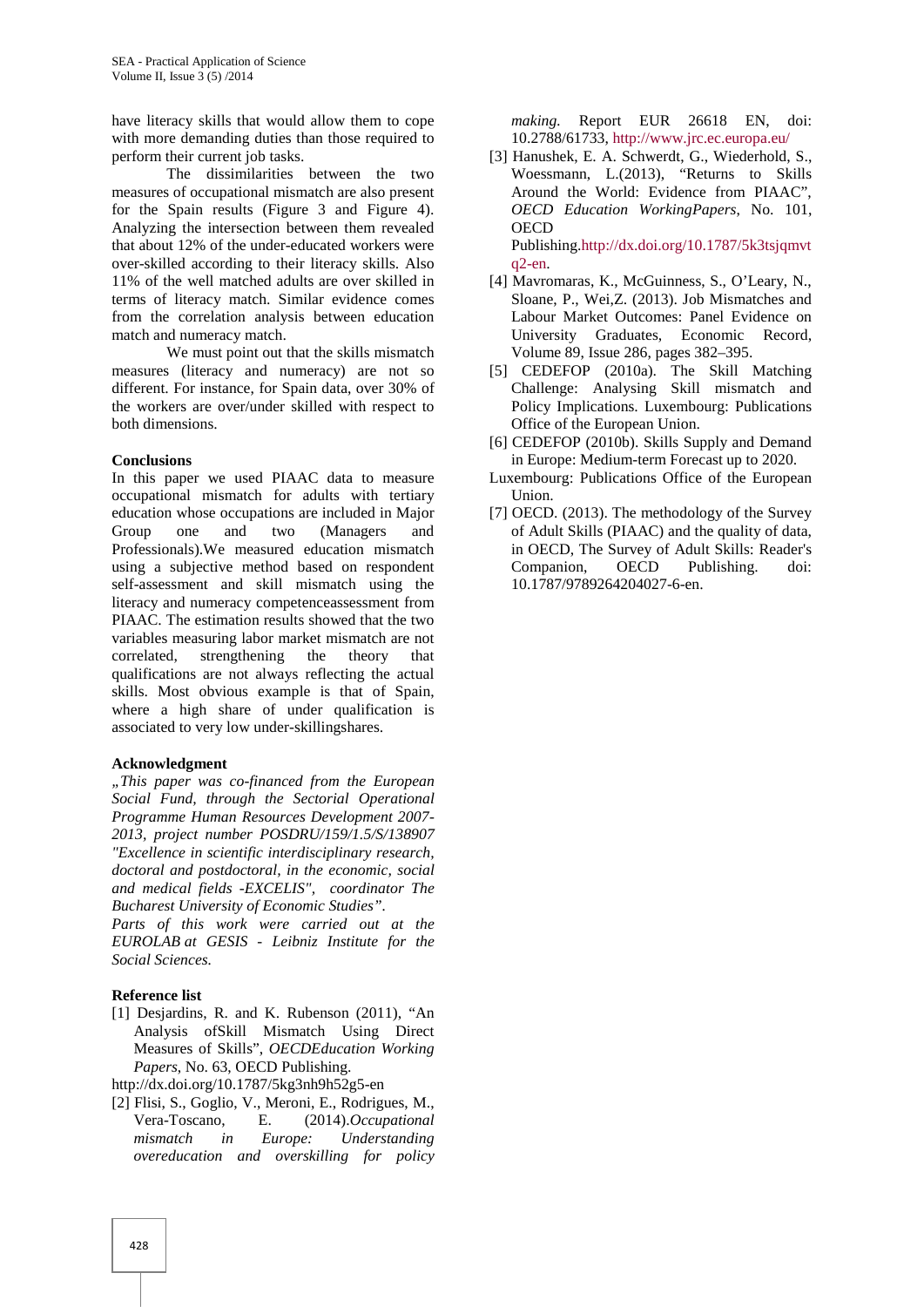# *Appendices*

## Table 1.

*Minimum and Maximum proficiency levels*

|          | Italy             |                   | Spain  |                   |
|----------|-------------------|-------------------|--------|-------------------|
|          | O <sub>0.05</sub> | O <sub>0.95</sub> | Q0.05  | O <sub>0.95</sub> |
| Literacy | 245.77            | 323.5             | 195.73 | 338.24            |
| Numeracy | 214.90            | 352.43            | 204.75 | 341.10            |

# Table 2

*Occupation mismatch rates*

| Country | Category | Education | Skill Mismatch |          |
|---------|----------|-----------|----------------|----------|
|         |          | Match     | Literacy       | Numeracy |
| Italy   | Under    | 12.43%    | 13.70%         | 6.55%    |
|         | Match    | 78.12%    | 69.44%         | 87.49%   |
|         | Over     | 9.45%     | 16.86%         | 5.96%    |
| Spain   | Under    | 10.76%    | 0.60%          | 1.38%    |
|         | Match    | 83.02%    | 88.82%         | 90.46%   |
|         | Over     | 6.22%     | 10.59%         | 8.16%    |



*Figure 1.Relationship between education mismatch and skill mismatch (literacy dimension) - Italy data set*